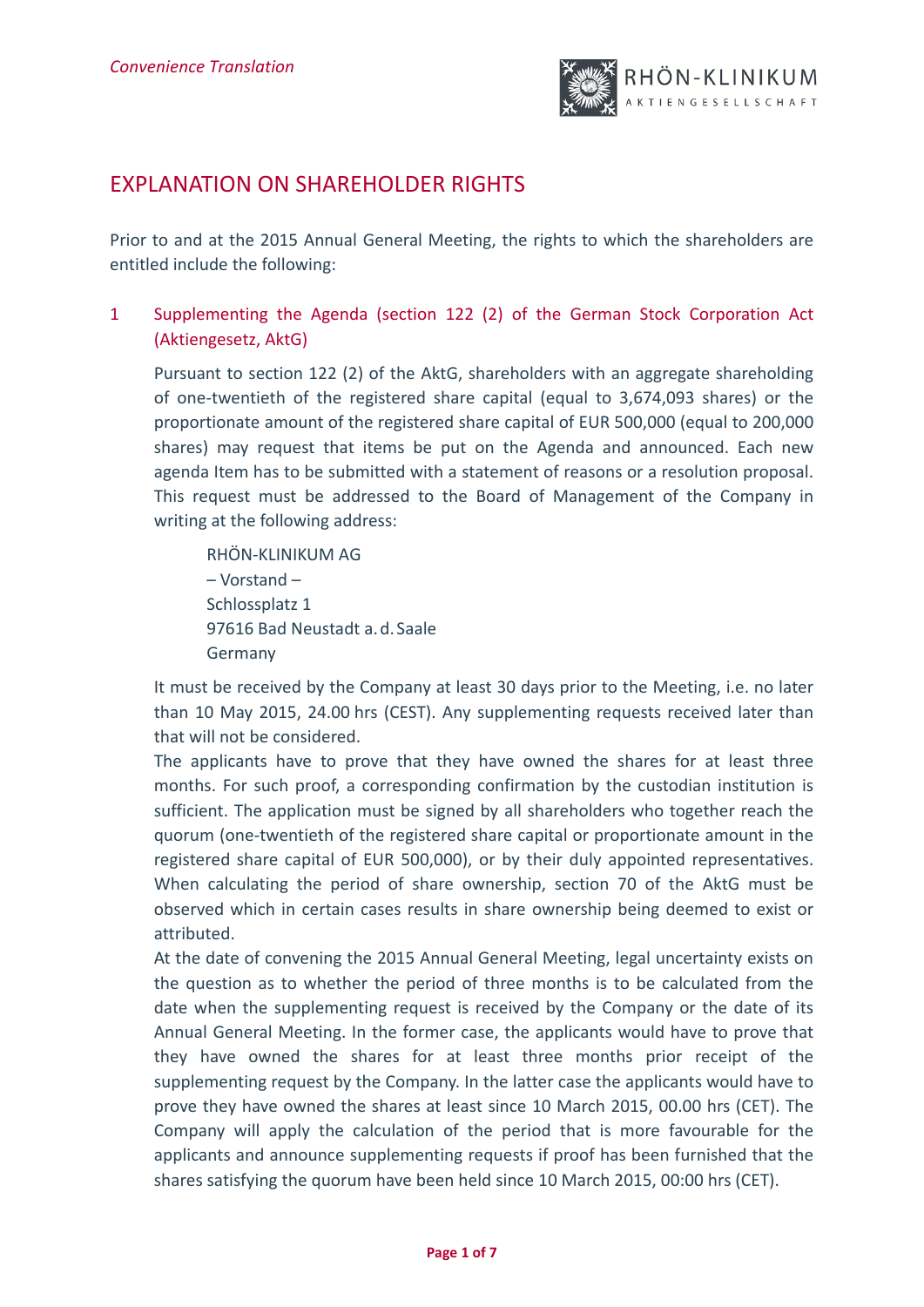

To the extent not already announced upon convening of the Annual General Meeting, supplements to the Agenda will be announced in the Federal Gazette without undue delay after receipt of the request and forwarded to those media for publication which can be assumed to disseminate such information throughout the entire European Union. They will moreover be announced on the Internet homepage at http://www.rhoen-klinikum-ag.com/hv and notified to the shareholders pursuant to section 125 (1) sentence 3 of the AktG.

At the date of submitting the convening of the 2015 Annual General Meeting for publication in the Federal Gazette, the relevant statutory provisions, in excerpts, read as follows:

# **Section 122 (1), (2) of the AktG**

*(1) A general meeting shall be convened if shareholders having a aggregate shareholding amounting to one‐twentieth of the registered share capital file a written request for such meeting to be held, stating the purpose and the reasons for the same; such request shall be directed to the management board. The articles of association may link the right to request that the general meeting be convened to another form and to a lesser share in the registered share capital. Section 142 (2) sentence 2 applies mutatis mutandis.*

*(2) Likewise, shareholders with an aggregate shareholding of one‐twentieth of the registered share capital or the proportionate amount of EUR 500,000 may request that items be put on the agenda and announced. Each new agenda Item has to be submitted with a statement of reasons or a resolution proposal. The request within the meaning of sentence 1 must reach the company at least 24 days (or at least 30 days in the case of listed companies) prior to the meeting, not including the day of receipt.*

# **Section 142 (2) sentence 2 of the AktG**

*The applicants must prove that they have owned the shares for at least three months before the date of the general meeting and that they hold the shares until the decision on the application.*

#### **Section 70 of the AktG**

*If the shareholder is required to have held the share for a certain period before being able to exercise the rights arising therefrom, a claim to transfer of ownership against a credit institution, a financial services institution or an enterprise acting pursuant to section 53 (1) sentence 1 or section 53b (1) sentence 1 or (7) of the German Banking Act (Gesetz über das Kreditwesen, KWG) shall be deemed equivalent to ownership. The period of ownership of a legal predecessor shall be attributed to a shareholder if he acquired the share without consideration from his trustee, as universal successor, upon severance of co‐ownership or as a result of a transfer of assets pursuant to section 14 of the Insurance Supervision Act (Versicherungsaufsichtsgesetz, VAG) or section 14 of the Building and Loan Associations Act (Gesetz über Bausparkassen, BauSparG).*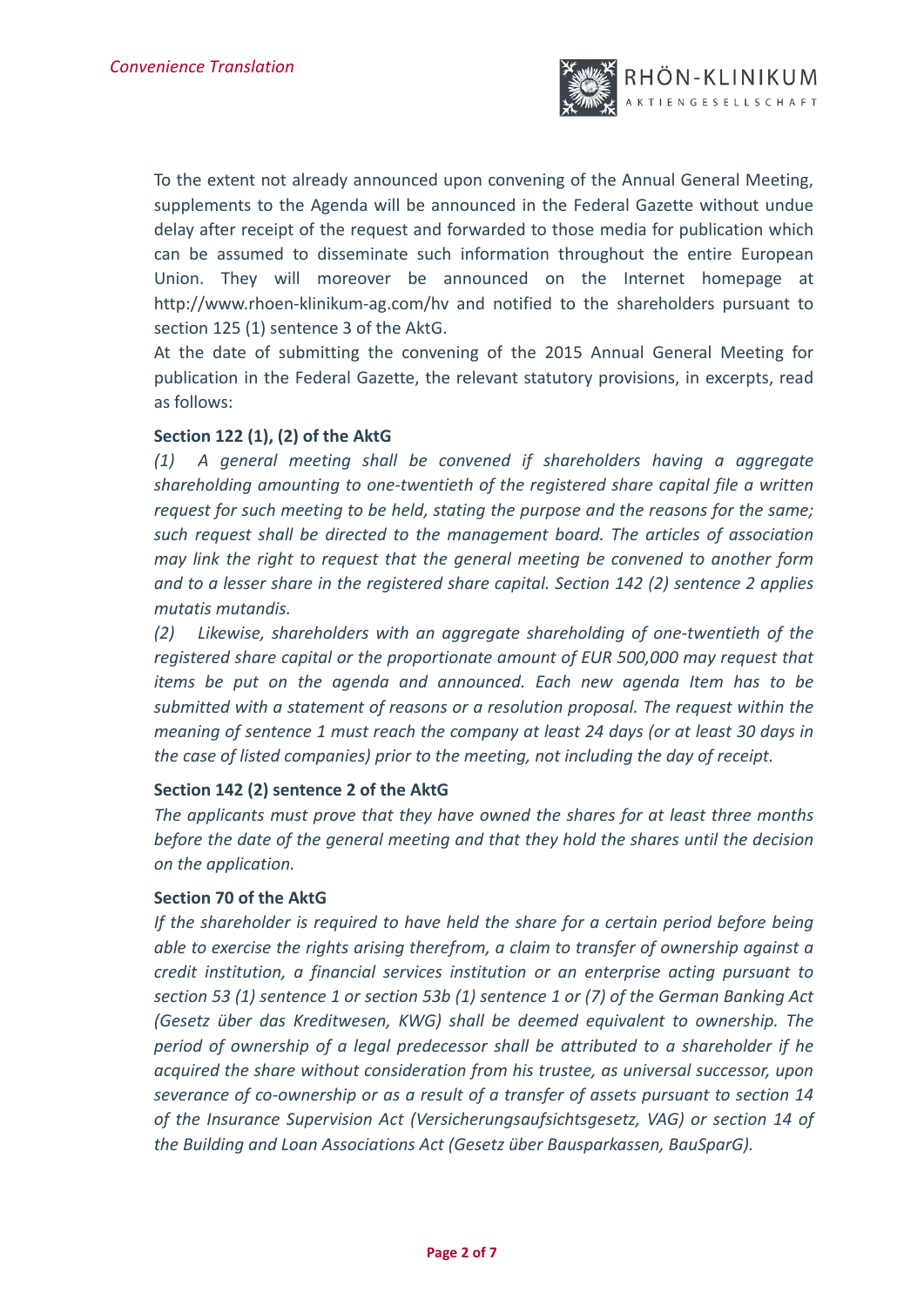

# 2 Countermotions and voting proposals (sections 126 (1), 127 of the AktG)

Pursuant to section 126 (1) of the AktG, each shareholder is entitled to submit counterproposals to the resolutions regarding Agenda Items. Such countermotions must be addressed to:

> RHÖN‐KLINIKUM AG – Hauptversammlung – Schlossplatz 1 97616 Bad Neustadt a.d.Saale, Germany; or by fax: ++ 49 (0) 9771‐991736; or by e‐mail: hv@rhoen‐klinikum‐ag.com

Countermotions which have been received by the Company at the above address no later than 14 days prior to the general meeting, i.e. by no later than 26 May 2015, 24:00 hrs (CET) with proof of the applicant's capacity as shareholder and a statement of reasons, will be made available by the Company without undue delay – subject to section 126 (2) and (3) of the AktG  $-$  to the other shareholders on the Company's homepage at http://www.rhoen‐klinikum‐ag.com/hv including the name of the shareholder and the statement of reasons. Countermotions addressed in another manner or not received on time will not be made available. Any statements by the Management will also be published at the above Internet address subsequently.

This shall not affect the right of each shareholder to make countermotions regarding the various Agenda Items during the Annual General Meeting, even without prior and timely submission to the Company. It is pointed out that countermotions that have been submitted to the Company beforehand on time will be considered at the Annual General Meeting only if they are put forward there orally.

Pursuant to section 127 of the AktG, these provisions will apply *mutatis mutandis* to the nomination by a shareholder regarding the election of Supervisory Board members or of auditors of the annual financial statements. However, no reasons have to be stated for such nominations. In addition to the reasons stated in section 126 (2) of the AktG, the Board of Management need not make available a nomination if the proposal does not contain the candidate's name, practised profession and place of residence. Nominations regarding the election of Supervisory Board members also need not be made available if they do not attach any information on the membership of the proposed Supervisory Board candidate on other supervisory boards whose establishment is required by law within the meaning of section 125 (1) sentence 5 of the AktG.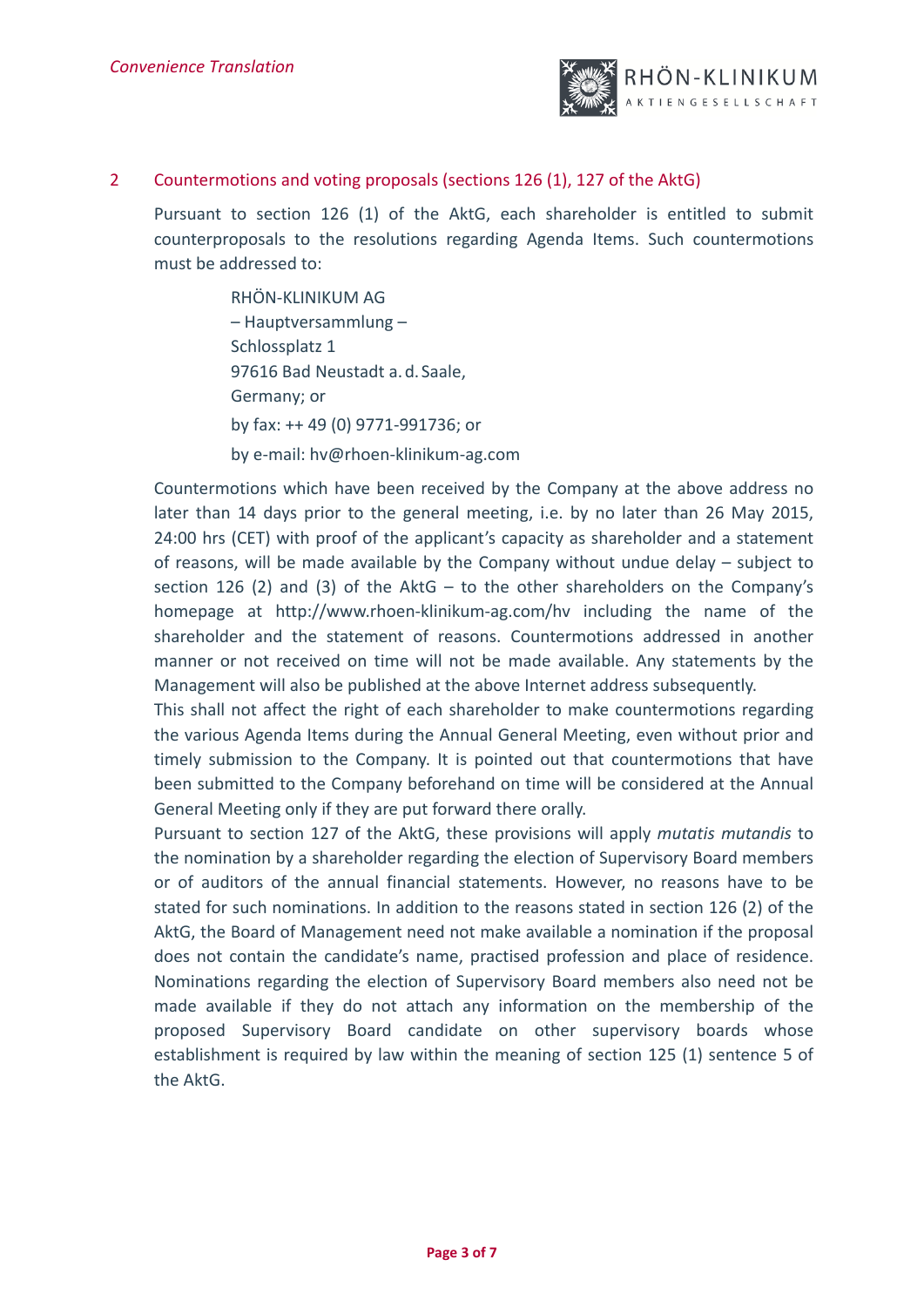

At the date of submitting the convening of the 2015 Annual General Meeting for publication in the Federal Gazette, the relevant statutory provisions, in excerpts, read as follows:

#### **Section 126 of the AktG**

*(1) Motions put forward by a shareholder stating the name of the shareholder, the reasons for the motion and any comments on the part of the administration shall be made available to the entitled persons named in section 125 (1) to (3) subject to the conditions stated therein if, no later than 14 days before the date of the general meeting, the shareholder sends a countermotion against a proposal made by the management board and the supervisory board on a particular item on the agenda to the company at the address given for this purpose in the notice convening the meeting together with his reasons for such motion. This period shall not include the day of receipt. In the case of listed companies, the motion shall be made available via the company's Internet homepage. Section 125 (3) shall apply mutatis mutandis.*

*(2) The countermotion and the statement of reasons therefor need not be made available* 

- *1. if the management board would render itself liable to prosecution by making such countermotion and reasons available,*
- *2. if the countermotion would result in a resolution of the general meeting which is either unlawful or in breach of the articles of association,*
- *3. if the reasons contain key statements which are manifestly incorrect or misleading or if they are slanderous,*
- *4. if a countermotion of the shareholder based on the same subject matter has already been made available in connection with a general meeting of the company pursuant to section 125,*
- *5. if the same countermotion of the shareholder with essentially the same reasons has within the previous five years already been made available in the context of at least two general meetings of the company pursuant to section 125 and less than one‐twentieth of the registered share capital represented at the general meeting voted in favour of such countermotion,*
- *6. if the shareholder indicates that he shall neither attend the general meeting nor arrange for a representative to attend on his behalf,*
- *7. if in the previous two years the shareholder has failed in two general meetings to make or cause to be made on his behalf a countermotion communicated by him.*

*The reasons need not be made available if the text thereof exceeds a total of 5,000 characters.*

*(3) If several shareholders file a countermotion in respect of the same resolution, the management board may combine the countermotions and reasons.*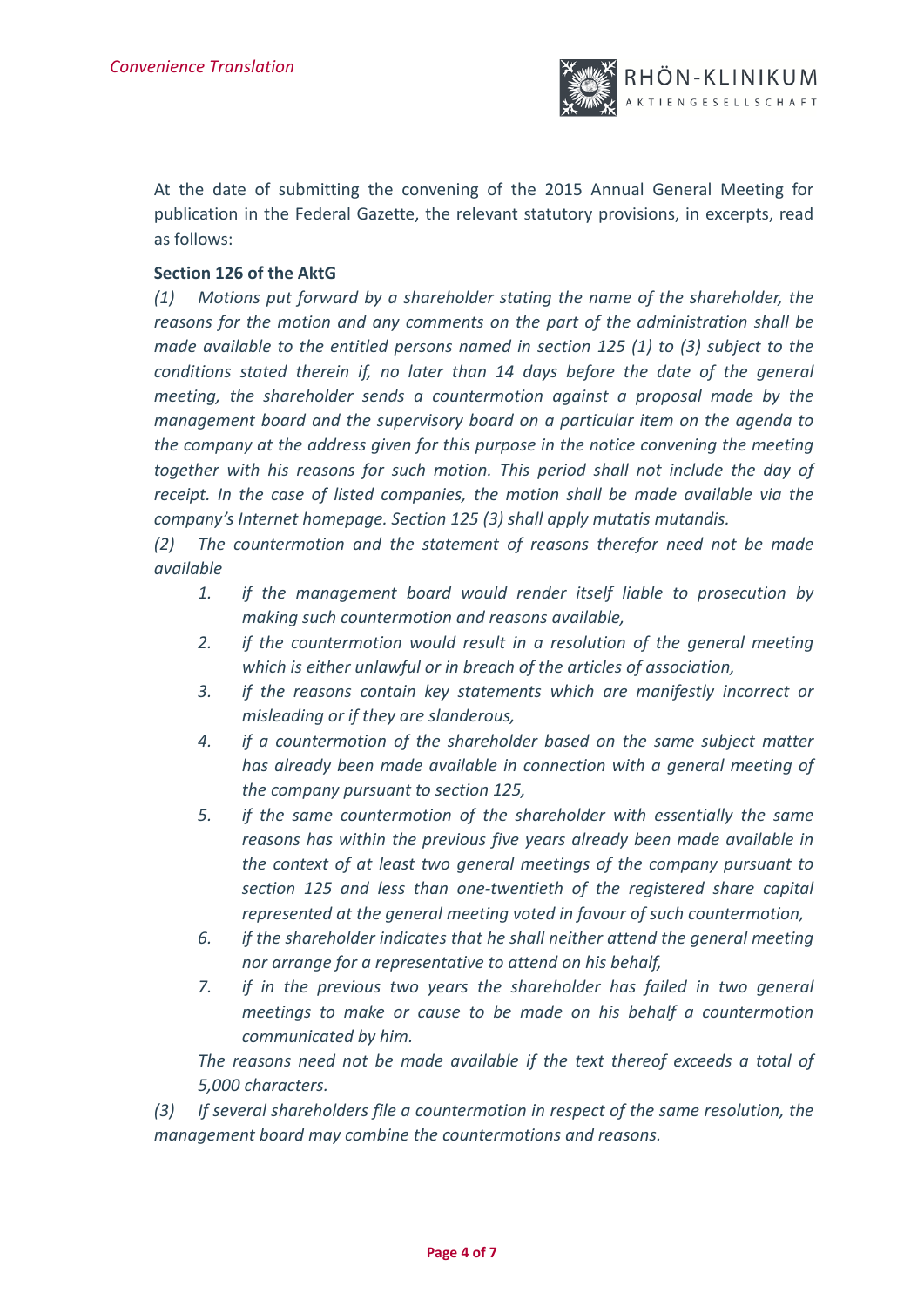

# **Section 127 of the AktG**

*Section 126 shall apply mutatis mutandis to nominations made by shareholders for the election of supervisory board members or auditors of the annual financial statements. No reasons need be stated for the nomination. Furthermore, the management board need not make the nomination available if the nomination does not contain the information pursuant to section*  $124$  (3) sentence  $3<sup>1</sup>$  and section  $125$  (1) sentence 5.

# **Section 124 (3) of the AktG**

*The management board and the supervisory board, or in the case of the election of supervisory board members and auditors of the annual financial statements, only the supervisory board, shall make proposals for the resolution for each item on the agenda which is to be decided by the general meeting in the announcement of the agenda. For shareholders within the meaning of section 264d of the German Commercial Code (Handelsgesetzbuch, HGB), the nomination of the supervisory board for the election of the auditor of the annual financial statements shall be based on the recommendation of the audit committee. Sentence 1 shall not apply if the general meeting is bound by nominations for the election of supervisory board members pursuant to section 6 of the Coal, Iron and Steel Codetermination Act (Montan‐Mitbestimmungsgesetz, MontanMitbestG) or if the item on which a resolution is to be adopted was put on the agenda at the request of a minority. The proposal for the election of supervisory board members or auditors of the annual financial statements shall state their name, practised profession and place of residence. If employee representatives are also to be included on the supervisory board, resolutions adopted by the supervisory board concerning nominations of supervisory board members shall only require the majority of votes cast by the shareholder members of the supervisory board; this shall be without prejudice to section 8 of the Montan‐MitbestG.*

# **Section 125 (1) sentence 5 of the AktG**

*In the case of publicly listed companies, a nomination for election of supervisory board members shall also attach information on membership on other supervisory boards whose establishment is required by law; information on their membership in similar supervisory bodies of commercial enterprises in Germany and abroad must be attached.*

# 3 Right to information

Pursuant to section 131 (1) of the AktG, each shareholder is entitled upon request to obtain information from the Board of Management regarding the matters of the Company in the Annual General Meeting provided that such information is required for an appropriate evaluation of the relevant Agenda Item and no right to refuse information exists. As a rule, requests for information at the Annual General Meeting must be made orally. The obligation of the Board of Management to provide

 This is an incorrect reference in the legislation. Reference should be made to  $\S$  124 Subsection 1 Sentence 4 German Commercial Code (Handelsgesetzbuch – HGB).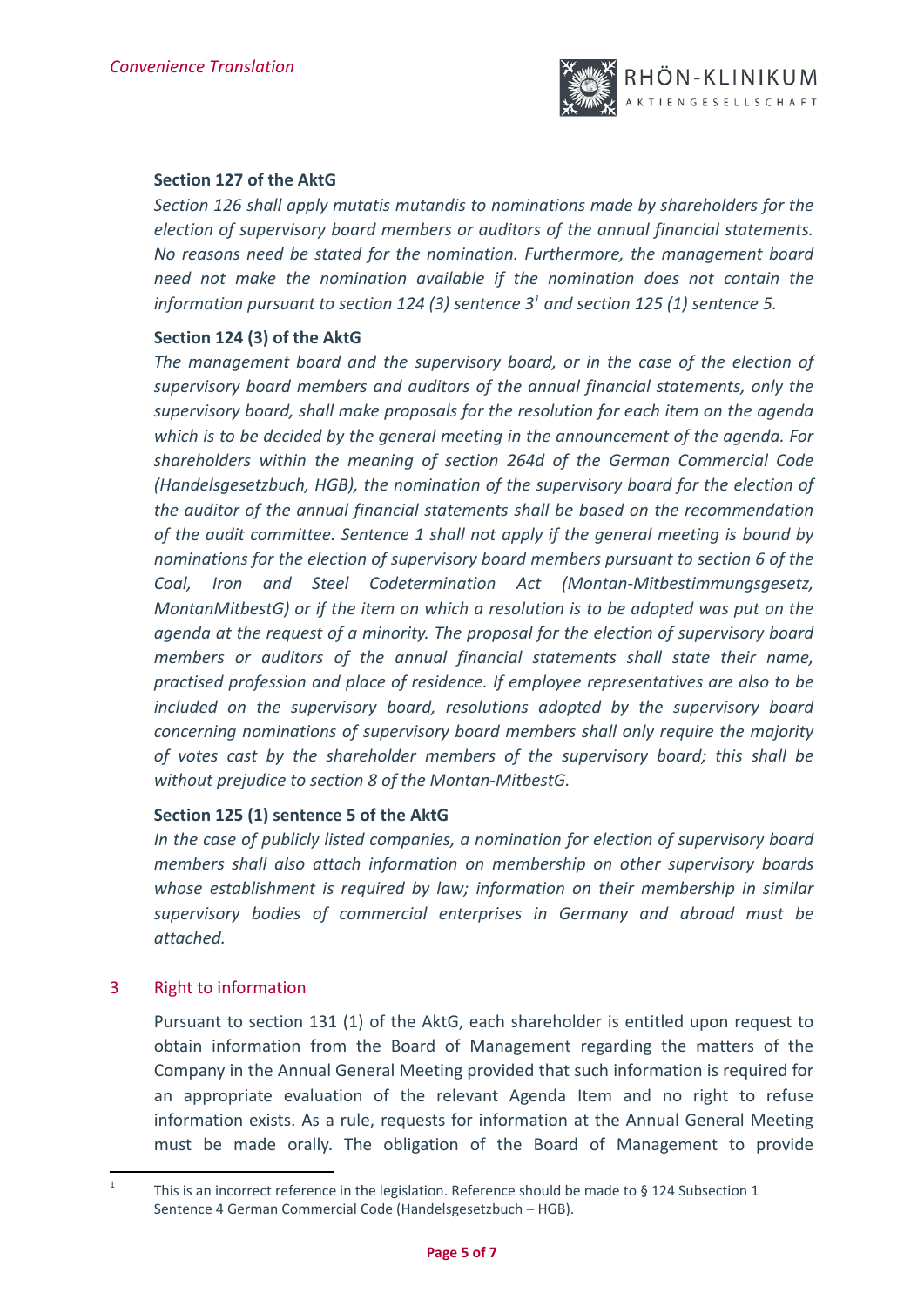

information also extends to the legal and business relationships of RHÖN‐KLINIKUM AG to its affiliates. Moreover, the obligation to provide information also relates to the situation of the RHÖN-KLINIKUM Group and of the companies included in the consolidated financial statements of RHÖN‐KLINIKUM AG.

At the date of convening the 2015 Annual General Meeting, the relevant statutory provisions, in excerpts, read as follows:

# **Section 131 of the AktG**

*(1) Each shareholder shall upon request be given information from the management board regarding the company's affairs to the extent required to allow a proper assessment of the items on the agenda. The obligation to provide information shall also extend to the legal and business relationships between the company and an affiliated enterprise. If a company makes use of the facilitations pursuant to section 266 (1) sentence 2<sup>2</sup> , section 276 or section 288 of the German Commercial Code (Handelsgesetzbuch, HGB), each shareholder may request that the annual financial statements be presented to him at the general meeting dealing with the annual financial statements in the form they would take if such provisions were not applied. The obligation of the part of the management board of a parent enterprise (section 290 (1), (2) of the HGB) to provide information at the general meeting at which the consolidated financial statements and consolidated management report are presented shall also extend to the situation of the group of companies and the enterprises included in the consolidated financial statements.*

*(2) The information shall comply with the principles of conscientious and true accounting. The articles of association or the rules of procedure pursuant to section 129 may authorise the chairman of the general meeting to reasonably restrict the shareholder's right to ask questions and to speak in terms of the time allotted for this, and to specify further details in that regard.*

*(3) The management board may refuse to provide information*

- *1. insofar as according to sound business judgment the provision of such information is likely to cause not inconsiderable damage to the company or an affiliated enterprise;*
- *2. insofar as it pertains to tax valuations or the amount of individual taxes;*
- *3. concerning the difference between the value at which items are shown in the annual balance sheet and a higher value of such items, unless the general meeting formally adopts the annual financial statements;*
- *4. concerning the accounting and valuation methods, provided that the details given in the notes concerning such methods are sufficient to give a true and fair view of the of the company's net assets, financial position and results of operations within the meaning of section 264 (2) of the HGB; this shall not*

 $\overline{2}$  This is an incorrect reference in the legislation. Reference should be made to section 266 (1) sentence 3 of the HGB.